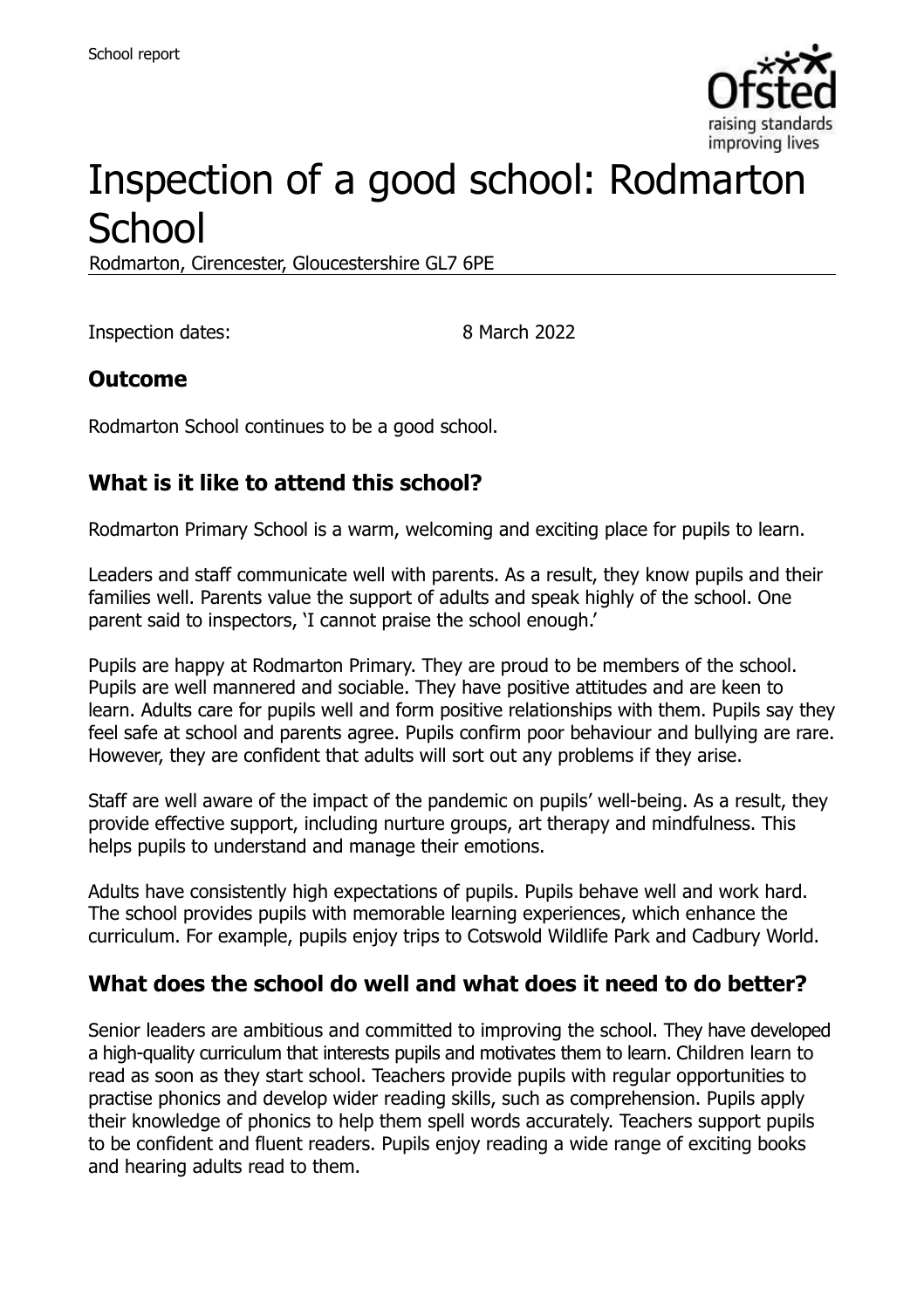

In mathematics, pupils routinely use what they know to find things out. For example, pupils in Year 1 use their understanding of 'greater than' and 'less than' to order a list of numbers. Pupils partition two-digit numbers to help them with addition. The modern foreign languages curriculum is well sequenced. This enables pupils to develop their speaking, listening, reading and writing skills in Spanish.

The geography curriculum helps pupils to develop their knowledge of different places. For example, pupils use maps to locate the equator and rainforests. They use words such as 'humidity' to describe the climate. Leaders have plans to review and adapt sequences of learning in geography. This is to ensure that they identify, even more precisely, what they want pupils to learn, and by when.

Most pupils progress well through the curriculum. However, in some subjects, sequences of learning do not identify the precise building blocks of knowledge that teachers need pupils to learn. This limits how well pupils can build their knowledge so that they are well prepared for what comes next.

Teachers routinely check how well pupils are learning the curriculum. This allows them to identify when pupils need extra help. For example, some pupils have gaps in their learning due to the pandemic. Teachers regularly revisit learning and provide additional teaching to help pupils to catch up.

Leaders with responsibility for pupils with special educational needs and/or disabilities (SEND) have a good knowledge of these pupils' needs. Leaders work closely with staff and external agencies to ensure pupils are given timely and effective support. Pupils with SEND are fully included in all aspects of school life. They are well supported to learn the same curriculum as their peers.

The school offers exciting opportunities to enrich pupils' wider development. For example, pupils can join the eco committee or school council. Players from Forest Green Rovers work with pupils to develop their resilience and team-building skills. Pupils are encouraged to try different clubs, such as drama, rugby and jewellery-making.

#### **Safeguarding**

The arrangements for safeguarding are effective.

Adults are quick to identify when a pupil might be at risk. Leaders work closely with families and specialist agencies so that pupils get the help they need. Leaders maintain thorough records and regularly check the impact of their actions. Leaders make the necessary checks to ensure that adults are safe to work with children. Staff have regular updates to safeguarding training and can explain how to refer concerns.

The curriculum helps pupils to understand how to stay safe. For example, police visit the school to teach pupils how to use the internet safely.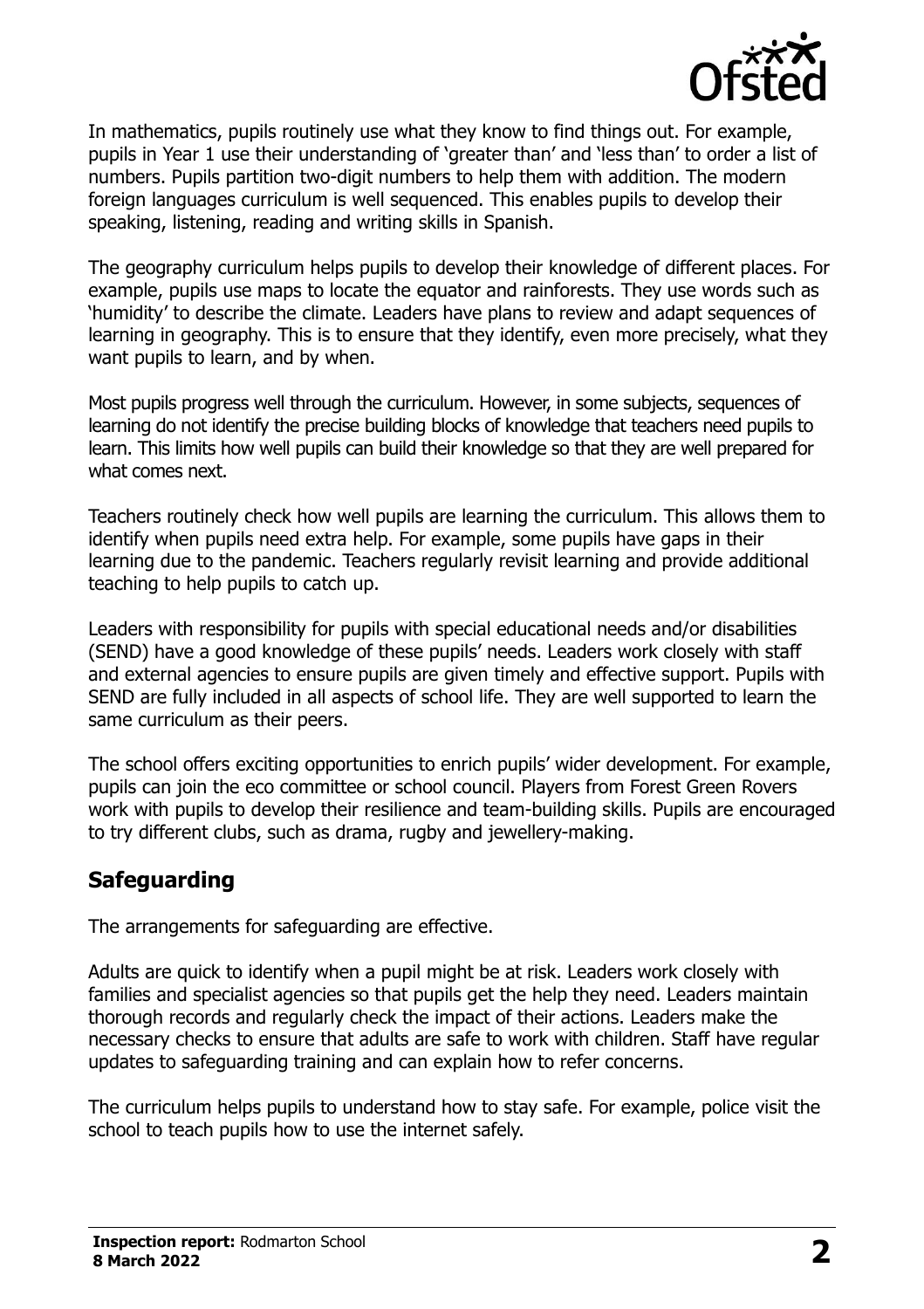

# **What does the school need to do to improve?**

# **(Information for the school and appropriate authority)**

 $\blacksquare$  In some subjects, the curriculum does not identify the key knowledge pupils need to learn, and by when. As a result, learning is not sequenced well enough. Pupils do not build on prior knowledge so that they know and remember more. Leaders must ensure that the curriculum identifies the key knowledge and skills they want pupils to learn so that pupils progress well through the curriculum in all subjects.

# **Background**

When we have judged a school to be good, we will then normally go into the school about once every four years to confirm that the school remains good. This is called a section 8 inspection of a good or outstanding school, because it is carried out under section 8 of the Education Act 2005. We do not give graded judgements on a section 8 inspection. However, if we find evidence that a school would now receive a higher or lower grade, then the next inspection will be a section 5 inspection. Usually this is within one to two years of the date of the section 8 inspection. If we have serious concerns about safeguarding, behaviour or the quality of education, we will deem the section 8 inspection as a section 5 inspection immediately.

This is the first section 8 inspection since we judged the school to be good in September 2016.

#### **How can I feed back my views?**

You can use [Ofsted Parent View](https://parentview.ofsted.gov.uk/) to give Ofsted your opinion on your child's school, or to find out what other parents and carers think. We use information from Ofsted Parent View when deciding which schools to inspect, when to inspect them and as part of their inspection.

The Department for Education has further quidance on how to complain about a school.

If you are the school and you are not happy with the inspection or the report, you can [complain to Ofsted.](https://www.gov.uk/complain-ofsted-report)

#### **Further information**

You can search for [published performance information](http://www.compare-school-performance.service.gov.uk/) about the school.

In the report, '[disadvantaged pupils](http://www.gov.uk/guidance/pupil-premium-information-for-schools-and-alternative-provision-settings)' refers to those pupils who attract government pupil premium funding: pupils claiming free school meals at any point in the last six years and pupils in care or who left care through adoption or another formal route.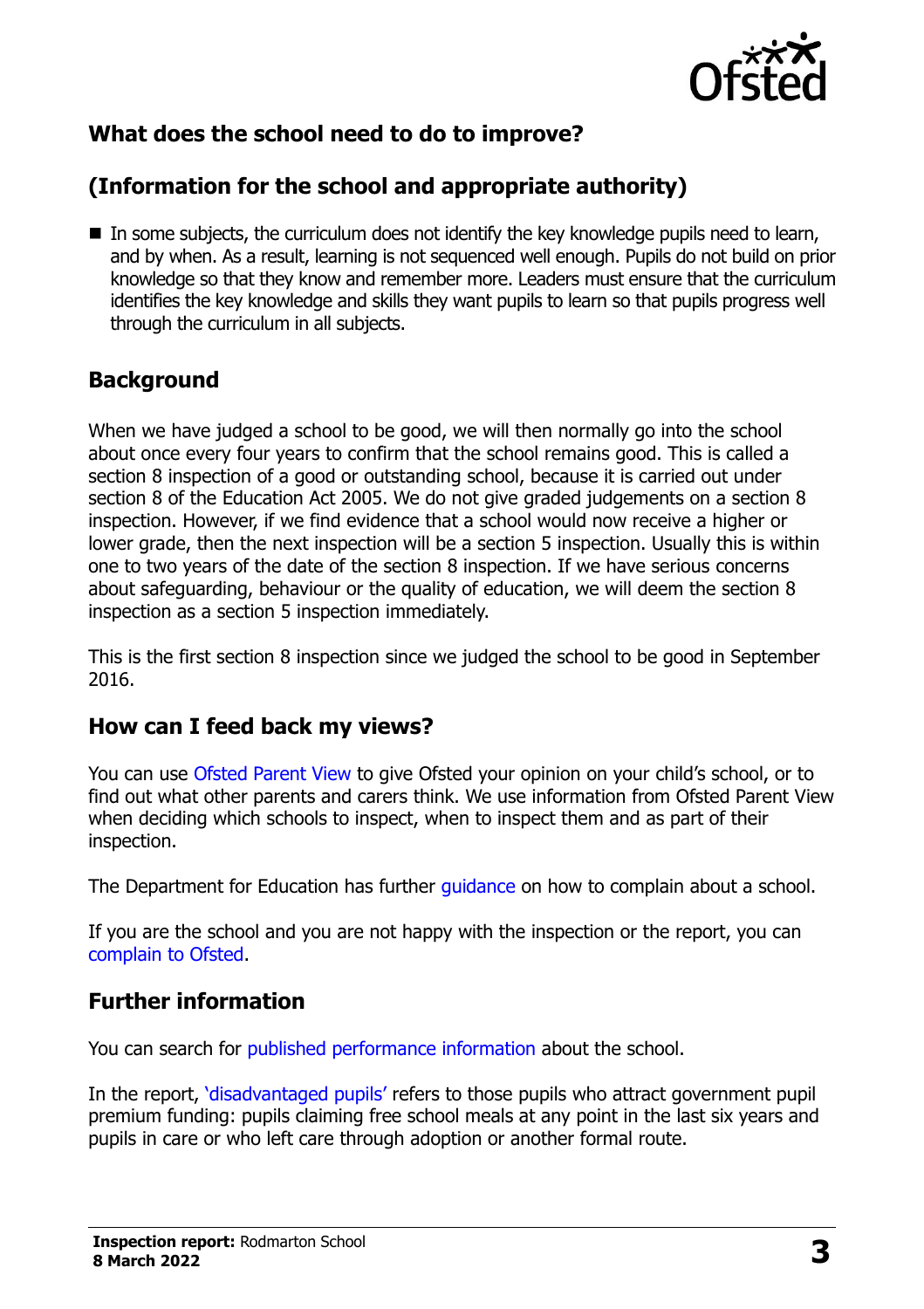

#### **School details**

| Unique reference number             | 115535                                                                 |
|-------------------------------------|------------------------------------------------------------------------|
| <b>Local authority</b>              | Gloucestershire                                                        |
| <b>Inspection number</b>            | 10200077                                                               |
| <b>Type of school</b>               | Primary                                                                |
| <b>School category</b>              | Maintained                                                             |
| Age range of pupils                 | 4 to 11                                                                |
| <b>Gender of pupils</b>             | Mixed                                                                  |
| Number of pupils on the school roll | 62                                                                     |
| <b>Appropriate authority</b>        | The governing body                                                     |
| <b>Chair of governing body</b>      | <b>Matthew Morton</b>                                                  |
| <b>Headteacher</b>                  | <b>Caroline Musty</b>                                                  |
| Website                             | www.rodmartonschool.co.uk                                              |
| Date of previous inspection         | 20 and 21 September 2016, under section<br>5 of the Education Act 2005 |

# **Information about this school**

■ The chair of governors has recently stepped down from the post. The vice-chair of governors is currently the acting chair of governors.

# **Information about this inspection**

- This was the first routine inspection the school received since the COVID-19 pandemic began. Inspectors discussed the impact of the pandemic with leaders and have taken that into account in their evaluation of the school.
- Inspectors held several meetings with the headteacher. An inspector also met with the special educational needs coordinator.
- An inspector held a meeting with a group of governors and had a telephone conversation with a local authority representative.
- Inspectors carried out deep dives in these subjects: reading, mathematics and geography. For each deep dive, inspectors met with subject leaders, looked at curriculum plans, visited a sample of lessons, spoke to teachers, spoke to some pupils about their learning and looked at some samples of pupils' work.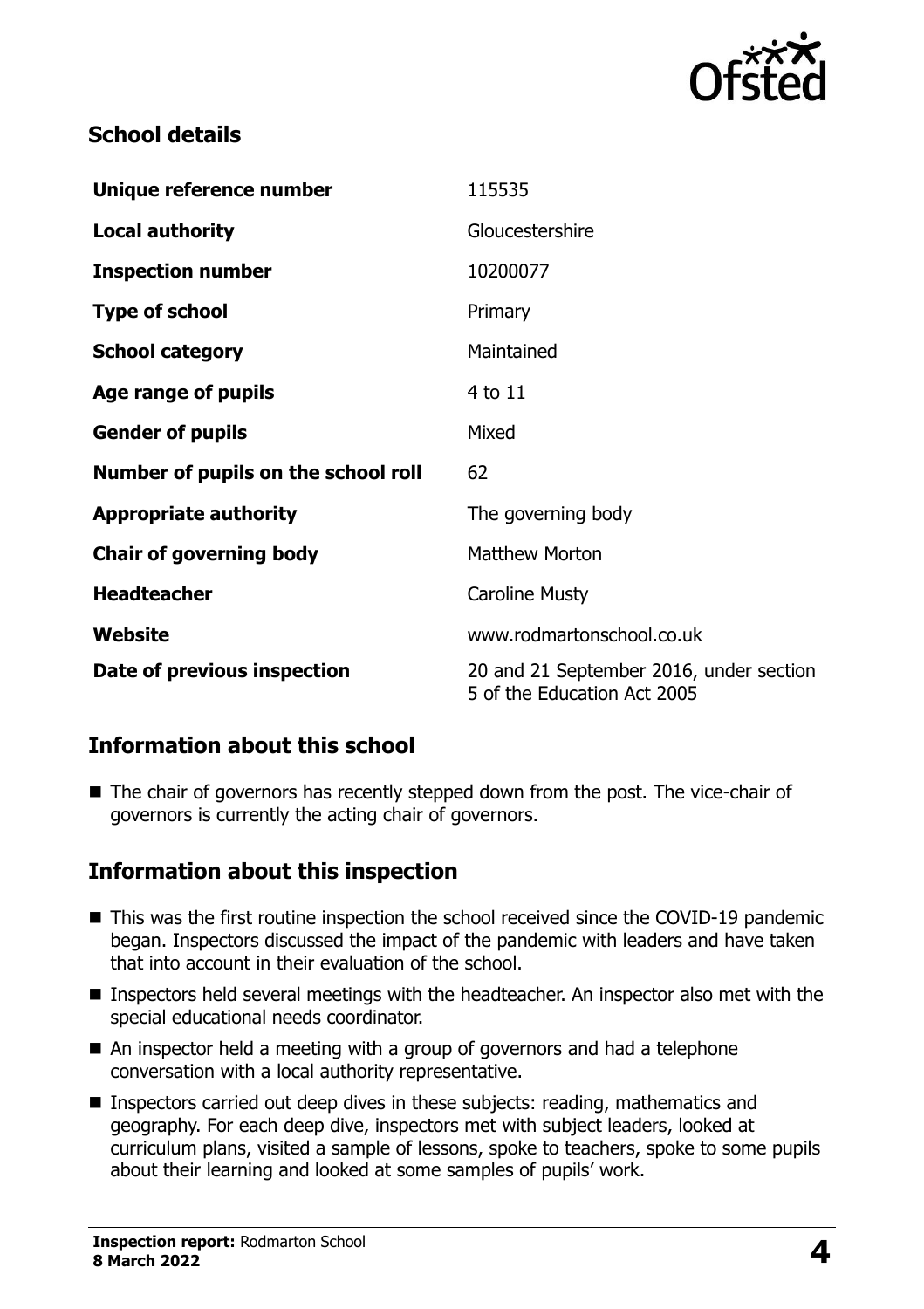

- An inspector also met with the subject leader for modern foreign languages and looked at curriculum plans and a sample of pupils' work.
- Inspectors reviewed the school's safeguarding records and checked the school's single central record. They discussed safeguarding arrangements with the headteacher, who is the designated safeguarding lead. Inspectors also spoke to pupils and adults about safety.
- Inspector observed pupils' behaviour at different times of the day, including breaktime and lunchtime.
- Inspectors spoke to pupils, staff and parents to gather their views. They reviewed 60 responses to the online survey, Ofsted Parent View, along with 27 additional free-text comments. Inspectors also took into account 64 responses to Ofsted's pupil survey and 12 responses to the staff survey.

#### **Inspection team**

Catherine Beeks, lead inspector **Catherine Beeks**, lead inspector

Gareth Simons **Careford Inspector**